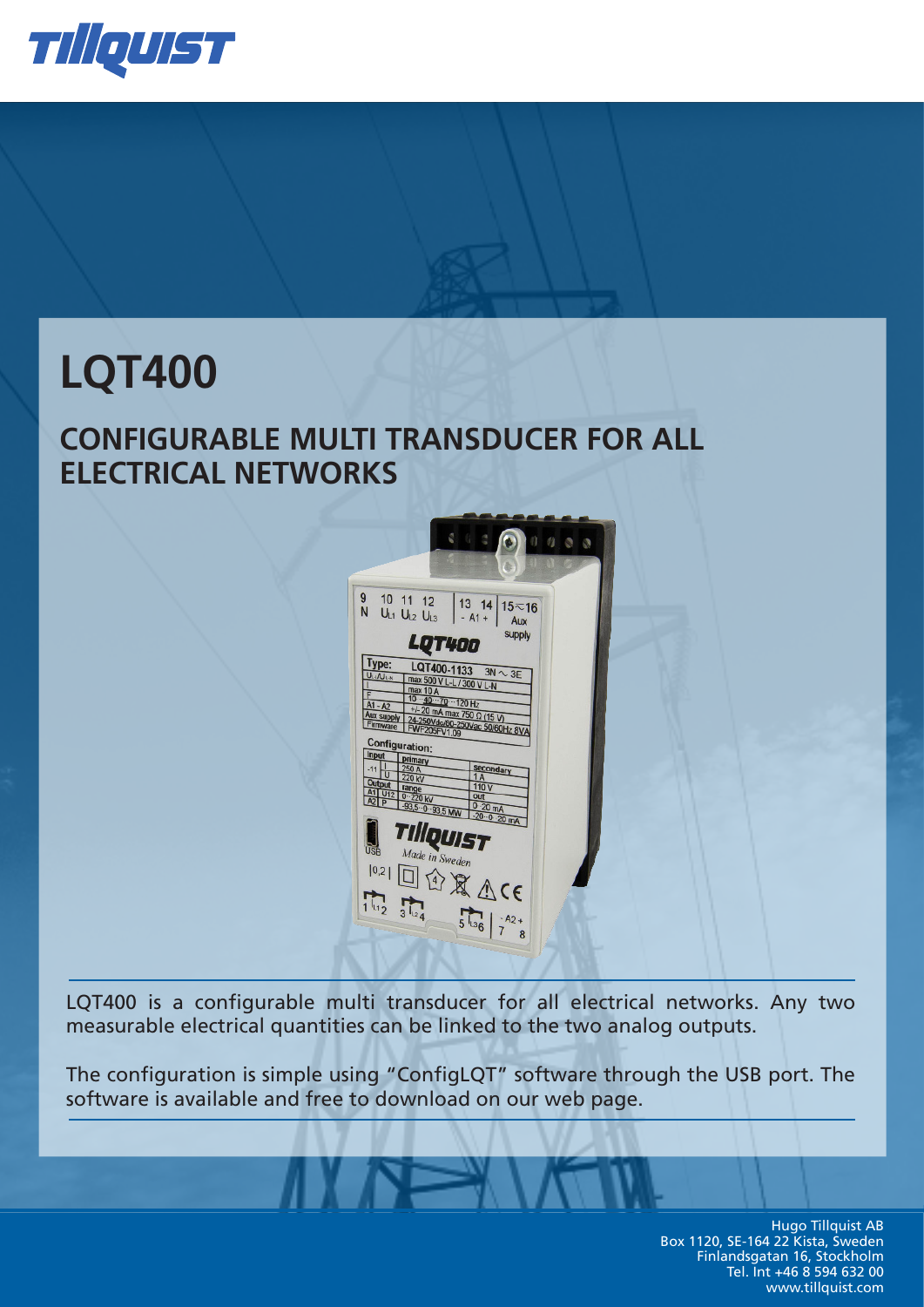

## **Model LQT400** Measuring range 0 – 500 V TRMS **Input Voltage** Voltage range (Un) 100 – 400 V main voltage (nominal)

 $S_{\rm eff}$  is the state of  $S_{\rm eff}$  in the state of  $S_{\rm eff}$  is the state of  $S_{\rm eff}$ 

**International Control of the Control of the Control of the Control of the Control of the Control of the Control** 

**Model LTQ60**

**Model LTQ60**

| Input               | <b>Voltage</b>                                            |                                                   |
|---------------------|-----------------------------------------------------------|---------------------------------------------------|
|                     | Voltage range (Un)                                        | 100 - 400 V main voltage (nominal)                |
|                     | Measuring range                                           | 3-500 V TRMS L-L 50/60 Hz,                        |
|                     |                                                           | (5 - 500 V TRMS L-L 16 2/3 Hz)                    |
|                     | Configurable measuring range                              | 0 - 500 V L-L / 0 - 300 V L-N                     |
|                     | Frequency                                                 | 10. 40. 70. 120 Hz, (10. 15. 18. 120 Hz)          |
|                     | Overload voltage                                          | 1.5 x Un – continuously, $2 \times Un - 10 s$     |
|                     | Consumption                                               | $U \times 1$ mA / phase                           |
|                     | <b>Current</b>                                            |                                                   |
|                     | Current (In)                                              | $1-5A$                                            |
|                     | Measuring range                                           | $0,005 - 10$ A TRMS                               |
|                     | Configurable measuring range                              | 0 - 10 A TRMS                                     |
|                     | Overload current                                          | 2 x In continuously, 10 x In 15 s,                |
|                     |                                                           | 40 x ln 1 s                                       |
|                     | Consumption                                               | $<$ 0.05 VA / phase                               |
|                     | <b>Supply voltage</b>                                     |                                                   |
|                     | Power supply                                              | 24 - 250 VDC, 80 - 250 VAC                        |
|                     | <b>Burden</b>                                             | max 8 VA                                          |
|                     | Measuring Quantity U-main, U-phase, I, P, Q, S, F, PF, PA |                                                   |
| <b>Output</b>       | <b>Analog output</b>                                      | $\overline{2}$                                    |
|                     | Range                                                     | $+/- 20$ mA                                       |
|                     | External resistance load                                  | max 750 ohm (15 V)                                |
|                     | Response time                                             | $<$ 100 msec                                      |
|                     | Characteristic point                                      | 5                                                 |
| <b>General data</b> | Accuracy                                                  | 0.2                                               |
|                     | Galvanic isolation                                        | Supply, in- and output are galvanically isolated  |
|                     | <b>USB</b>                                                | USB Mini-b for configuration                      |
|                     | Temperature                                               | $-10+55$ °C (operation), $-40+70$ °C (storage)    |
|                     |                                                           | Temperature coefficient less than $0.1\%$ / 10 °C |
|                     | Test voltage                                              | 4 kV AC / min                                     |
|                     | Inputs                                                    | Overvoltage 300 V L-N cat. III                    |
|                     | Pollution degree                                          | 2                                                 |
|                     | Dimension (B x H x D)                                     | 70 x 132 x 137 mm - DIN-rail                      |
|                     | Weight                                                    | ca 0.5 kg                                         |
|                     | <b>Standards</b>                                          | SS-EN 60688 Transducers                           |
|                     |                                                           | SS-EN 61010-1 Safety                              |
|                     |                                                           | EN 61000-6-2 / -6-4 / -6-5                        |
|                     | Order code                                                | LQT400-210000, 50/60 Hz, class 0.2                |
|                     |                                                           | LQT400-210003, 16 2/3 Hz, class 0.2               |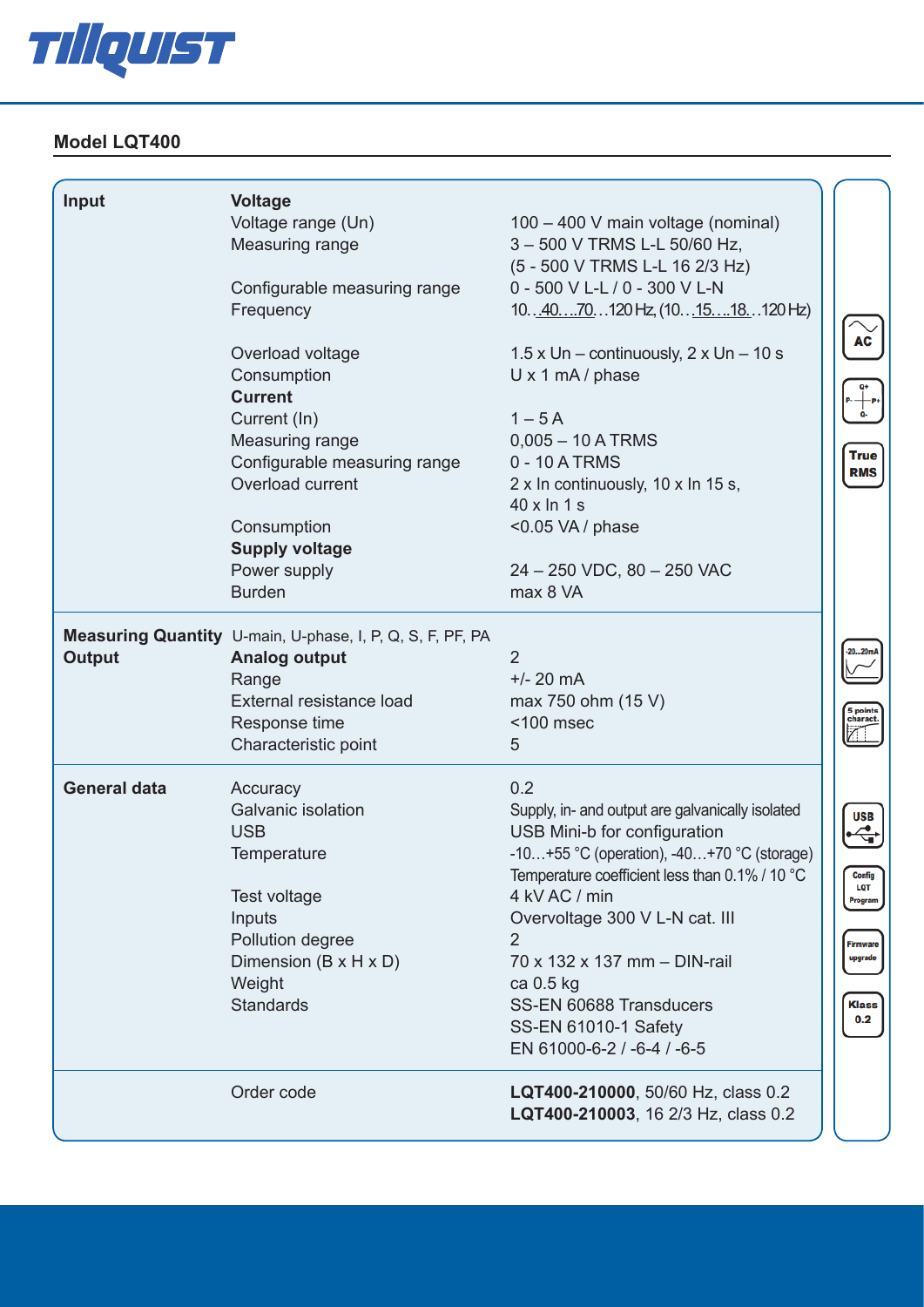

### **Model LQT400 Model LQT400**

#### **Measuring Quantity**

U-main, U-phase, I, P, Q, S, F, PF, PA

| System-    |                                            |   |                |                         |                          |                |                         |                |                 |                |            |
|------------|--------------------------------------------|---|----------------|-------------------------|--------------------------|----------------|-------------------------|----------------|-----------------|----------------|------------|
| connection | Application                                |   | 2              | 13                      | N                        | U <sub>1</sub> |                         |                | $U2$ U3 U12 U23 |                | <b>U31</b> |
| $-00$      | 4wire, 3 phase symmetric load              |   | $\blacksquare$ | $\blacksquare$          | X                        | X              | $\blacksquare$          |                |                 |                |            |
| $-01$      | 1 wire, 1 phase                            |   | $\blacksquare$ | $\blacksquare$          | X                        | X              | $\blacksquare$          | -              | -               | -              |            |
| $-02$      | 3 wire, 3 phase symmetric load             | X | $\blacksquare$ | $\blacksquare$          | $\blacksquare$           |                | -                       | $\blacksquare$ | X               | $\blacksquare$ |            |
| $-03$      | 3 wire, 3 phase symmetric load             | X | ۰.             |                         | $\overline{\phantom{a}}$ |                |                         |                |                 | X              |            |
| $-04$      | 3 wire, 3 phase symmetric load             | X | $\blacksquare$ |                         | $\blacksquare$           |                |                         |                |                 | $\blacksquare$ | X          |
| $-05$      | 3 wire, 3 phase symmetric load             | X | $\blacksquare$ | $\blacksquare$          | $\blacksquare$           | X              | X                       | X              | X               | X              | X          |
| $-09$      | 3 wire, 3 phase asymmetric load            | X | ۰              | X                       | $\blacksquare$           | X              | X                       | X              | X               | X              | X          |
| $-11$      | 4 wire, 3 phase asymmetric load            | X | X              | X                       | X                        | X              | $\overline{\mathsf{X}}$ | X              | X               | X              | X          |
| $-11$      | 4 wire, 3 phase asymmetric load Open Delta | X | X              | $\overline{\mathsf{X}}$ | $\blacksquare$           | X              | X                       | X              | X               | X              | X          |